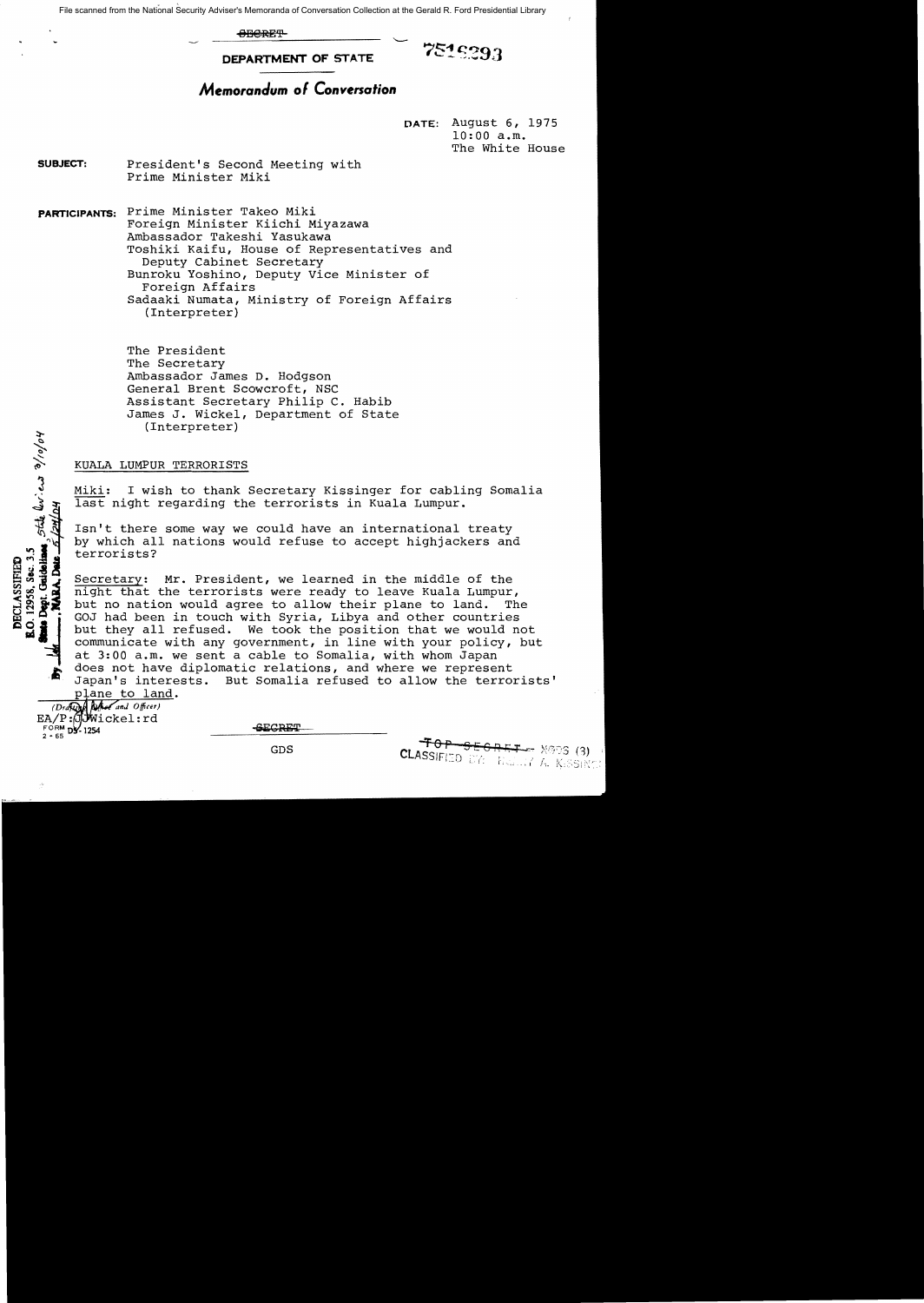Miki: There should be an international treaty to deal with this sort of problem, under which all nations would agree not to accept terrorists.

President: That is our firm policy.

secretary: I have asked the Department of State to draft such a treaty, and we might introduce it into the UN this fall. The Arab nations would probably cooperate, insofar The Arab nations would probably cooperate, insofar as it would not affect Arab objectives, but if there were incidents involving Arabs, or Palestinians, they would react differently.

President: What about our Consul?

Secretary: The Japanese terrorists are holding 15 hostages in the plane on the runway, including Consul Stebbins; the others have all been released. At present two disputes are delaying their departure, (1) whether there should be an eightman crew as the airline wishes, or a three-man crew as the terrorists demand; and (2) no country has agreed to allow them to land.

Yasukawa: Algeria remains a possibility, or Libya.

Secretary: You could appeal to Cuba.

Habib: The Government of Malaysia already did.

Miki: I believe we should seriously study a treaty to prevent this sort of thing on an urgent basis.

President: Would it be appropriate to say that as a result of this meeting we urge that something be done in the UN?

Secretary: Mr. President, I would recommend that we not make such a statement because the terrorists on board the plane may interpret it as a warning to other nations not to allow them to land, and shoot the hostages.

FIVE POWER ECONOMIC SUMMIT

Miki: If I may move on to another subject, may we announce that we agreed to move on to hold a Five-Power Economic Summit, provided the informal preliminary meeting achieves a consensus? Or that we have opened up such a possibility?

President: There are some problems, which I explained to you last evening. If preliminary talks are to be held, I would hope to send George Shultz. But I haven't had an opportunity

SECRET  $-2-$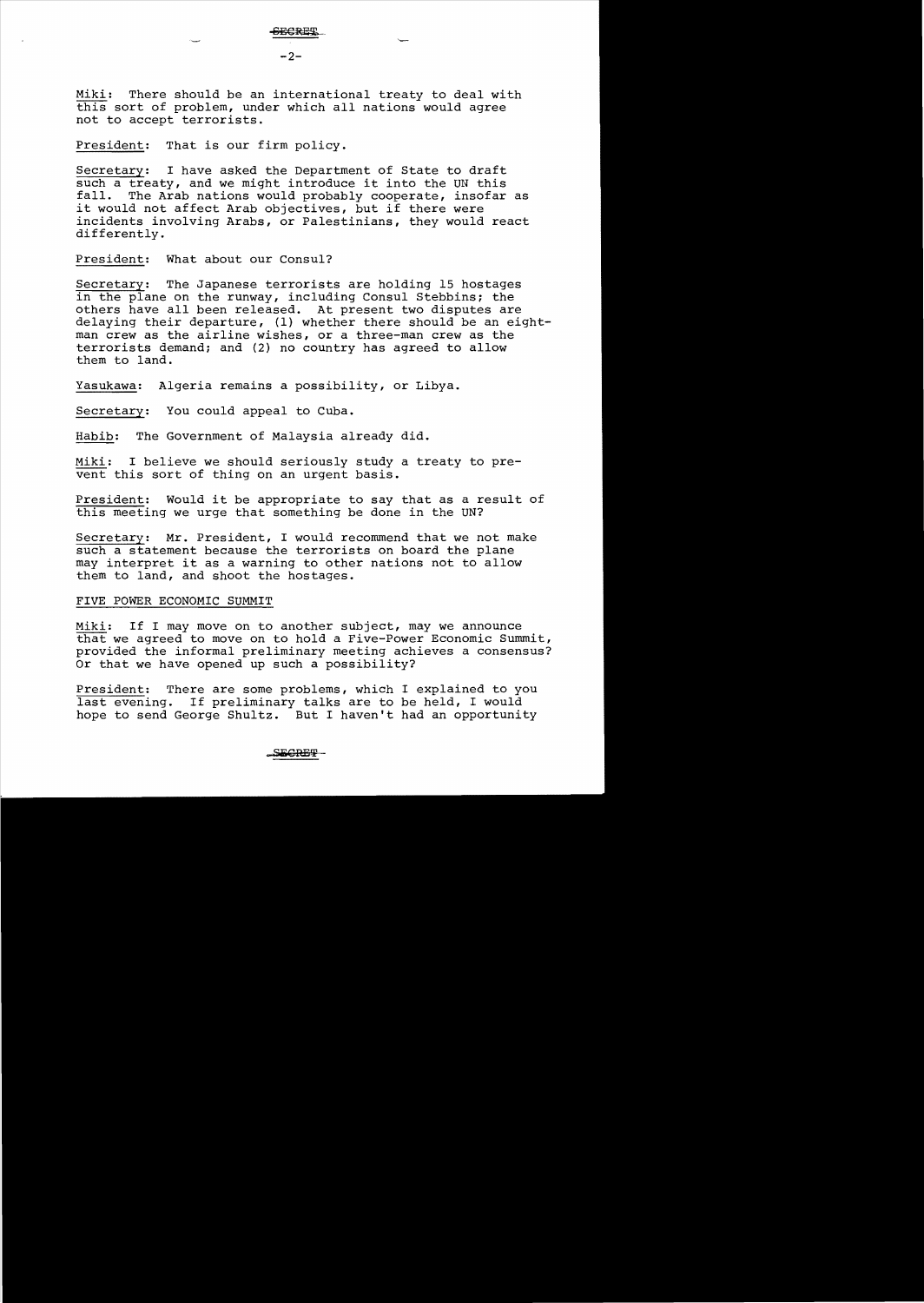yet to focus on this matter with all of my top advisors. Therefore I hesitate to make a final commitment, although I am leaning that way.

However, a lot of it depends on how well we could prepare. I recognize the problem that we need to integrate our policies because of the high degree of interdependence of our economies, but in deference to the rest of those in the government who have an interest and a stake in these matters we ought not to say categorically that we will do it.

Secretary: There are two problems, relating in part to Japan and Canada, Mr. President, which may be avoided, but if we announce a Five-Power Economic Summit...

President: I understand.

Mr. Prime Minister, we will be in touch when we resolve the matter here.

Miki: I understand. I will not make any public statement.

President: I haven't talked to George Shultz yet.

Secretary: He's a private citizen, he'll do what you want.

KOREA

Miki: If I may return to Korea, I think the most crucial topic is how to prevent an armed clash there. It is most important that North Korea not miscalculate. The North Koreans seem to have great hopes that a popular movement against the dictatorial Park regime will arise in South Korea, throwing that country into a state of instability.

President: Such as Vietnam.

Miki: On the other hand, the ROK seems excessively fearful of an attack by North Korea, and therefore takes excessively strong political positions, resulting in a hyper-sensitivity to whatever the United States or Japan says. Therefore, what is needed is something to relieve these excess hopes in North Korea as well as the excess fears in South Korea.

With this in mind, I sent Miyazawa to Seoul to normalize Japan's relations with the ROK before my visit to Washington, to show by this normalization that North Korea's expectations of instability in South Korea are excessive. Park does entertain genuine fears, which we must make an effort to relieve by strengthening the economic and social base of the ROK, through economic assistance projects.

#### SBCRET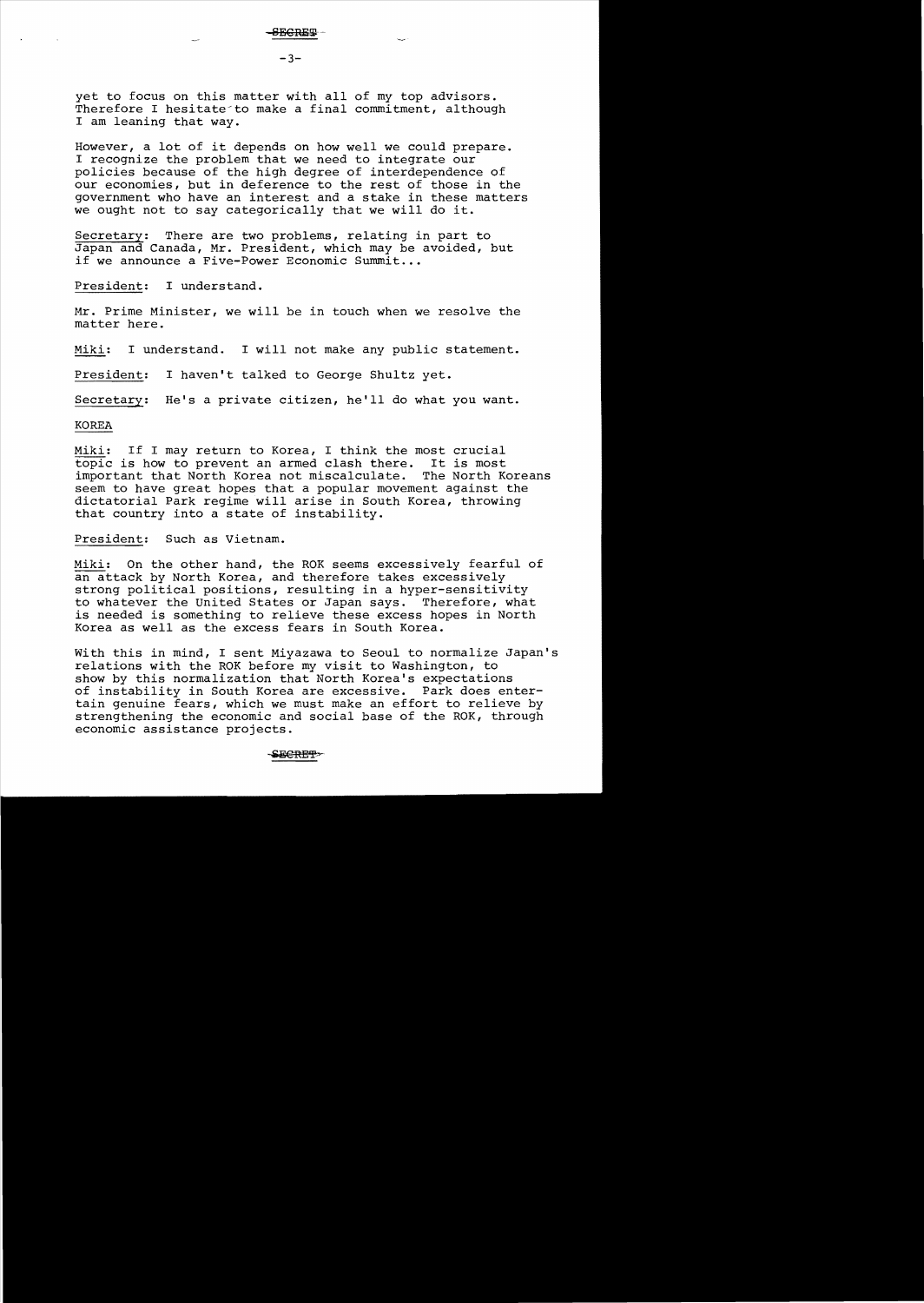At the same time I believe Park is too rigid. I understand the United States can give him advice, but not publicly. Japan cannot do so because for 36 years we ruled Korea as a colony, and the Koreans resent whatever Japan might say. Our

position is therefore different, but any advice the United States could give is more likely to be listened to by South

Korea.

I don't believe it likely that North Korea will invade South Korea by force, especially with American forces present there. My greatest concern is that North Korea not be able<br>to take advantage of any abrupt change in South Korea. Thereto take advantage of any abrupt change in South Korea. fore I feel that a continued United States presence there is absolutely essential to maintain stability.

Even though the UNC might be dissolved, you have stated that United States forces will remain in South Korea under your bilateral defense treaty. I believe the worst thing that could happen would be an abrupt change, therefore, I urge the United States to keep its presence in Korea as the best means of maintaining stability there. In my speech at the National Press Club this noon I intend to emphasize the necessity for a continued American presence.

President: We believe it is most important for Japan and the ROK to continue to maintain and improve their relations. When I visited Japan last fall, I heard about a number of unfortunate incidents that had taken place earlier, but I get the impression from what you say this morning, Mr. Prime Minister, that Japan's relations with the ROK have improved, and hopefully will get better as we move ahead.

This is important because we see a tie-in between the security of South Korea and the security of Japan. Our feeling in this regard is that this tie-in is crucial. If the security of the ROK should deteriorate, there would be an adverse impact on the security of Japan itself.

When I was in Korea last fall, the question of alleged domestic repression was raised. Some elements in Congress continue to raise it much as they did at the time of the problems in Vietnam and Cambodia. It is not now as big a problem as it was at the time of Vietnam and Cambodia, but still it is enough of a problem. I hope that President Park is cognizant of the difficulties that could develop unless there is some lessening of his present hard line.

We intend to keep our troops there. They are excellent combat forces. I visited them last fall, and saw they are well led,

**-4**

### SE<del>CRET</del>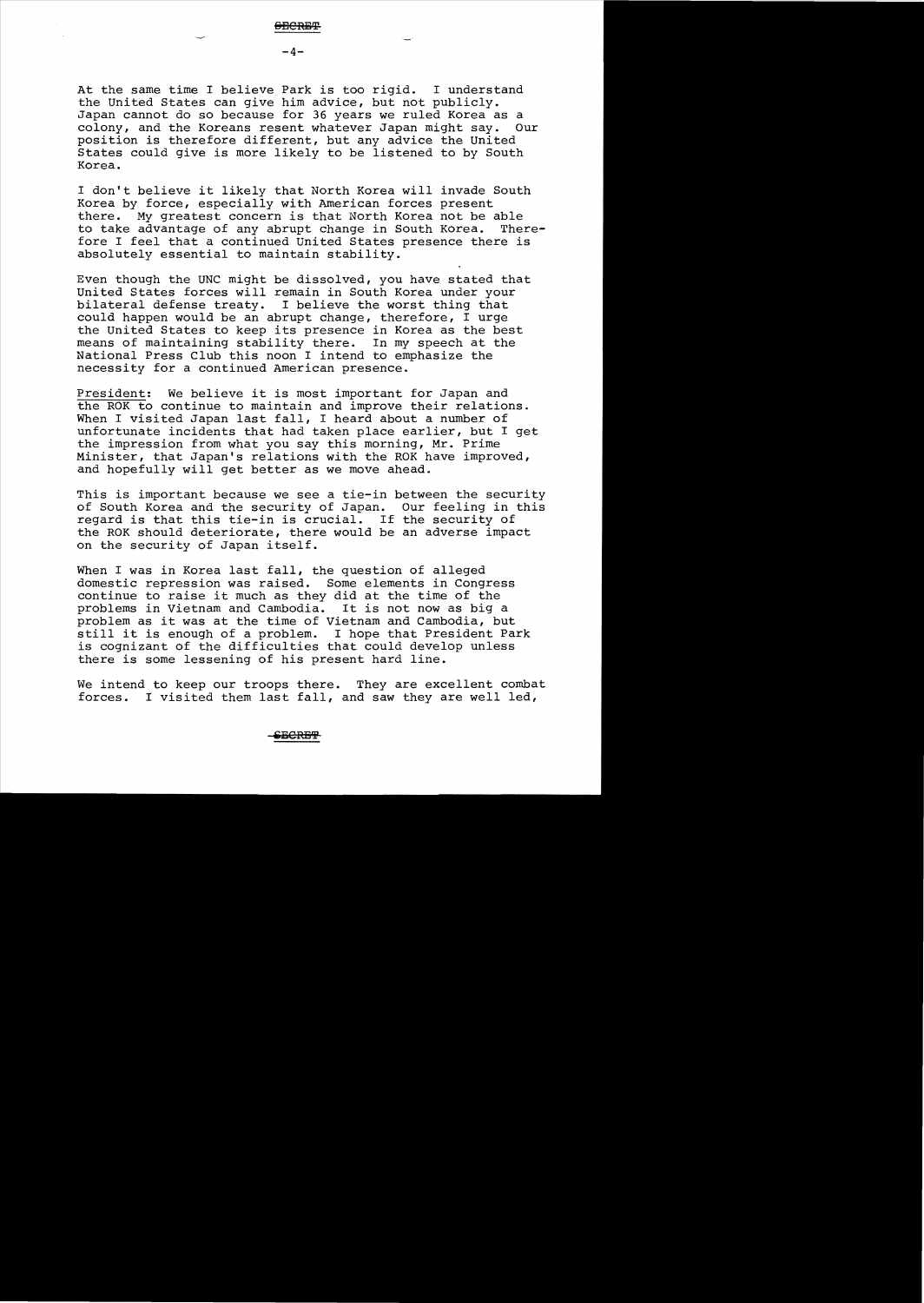well equipped, and ready. There isn't a demand to get them out this year in the Congress as there was last year.

As I said, the American troop presence in South Korea is related to the overall security of Japan. We cannot look at each in isolation, we should look at them in combination. We believe it is vital that your relations with the ROK continue to improve, the more the better.

Miki: I face the same sort of problems with parliament and public opinion as you do, Mr. President. The Japanese are aware of President Park's repression, so much so that when the ROK Prime Minister Kim Chong Pil came to Japan the opposition insisted that I not even see him. We also had the unfortunate incident of the kidnapping of Kim Tae-Chung from Tokyo in broad daylight. In saying this, however, I don't wish to imply that I am not concerned with the security of the ROK. Pusan is a scant 30 kilometers from the island Tsushima...

Secretary: The Japanese sank the RUssian fleet there in 1905.

Miki: ... and we all feel how closely the security of the ROK is related to our own. I had the personal experience as Foreign Minister during the Pueblo crisis of having many Japanese telephone urgently to ask me what would happen to Japan.

Having said all this, Mr. President, I can assure you that Japan wishes to have good relations with the ROK.

Secretary: As the Prime Minister suggested, we can appeal to President Park to be more lenient, but on the other hand we must understand the problems of a nation with a border not recognized by a neighbor with large forces. We could press, but if we press too hard, they could be demoralized and we would have another Vietnam situation. Therefore we have to would have another Vietnam situation. keep our pressure below a certain threshhold.

President: If a Vietnam situation were to develop in the ROK, it would invite North Korea to undertake military<br>operations. Thus, we are on the horns of a dilemma. Maybe operations. Thus, we are on the horns of a dilemma. I'm wrong, but I have the impression that there is not the same kind of public opinion in the ROK as a year ago.

Secretary: That's because they suppress it better.

Hodgson: There does seem to be a greater degree of realism about possible adventurism on the other side.

-SECRET-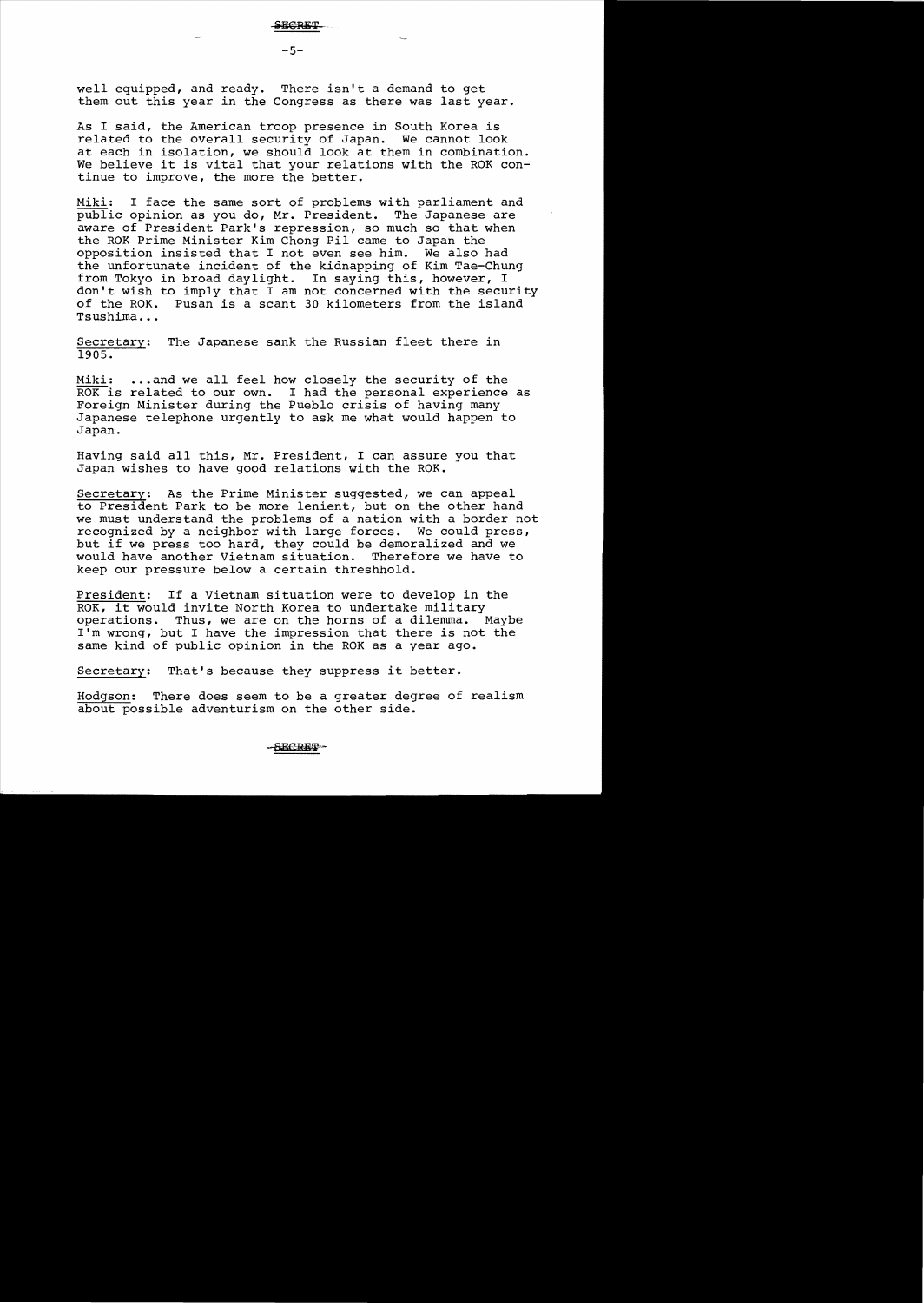

 $-6-$ 

secretary: From the historical point of view democracy does not seem to be the normal course of governments in South Korea...

President: Or North Korea.

Secretary: South Korea has had only two years of democratic government in the post-war period, and they were chaotic. We should keep this in mind in assessing the possibilities.

I wish to note that your visit there showed the United Miki: Having described the fears in the ROK, Mr. President, States' determination and was a great help in allaying South Korean fears.

President: I wish to reassure you, Mr. President, that we will live up to our commitment.

#### NORTH KOREA

Miki: Turning to North Korea, I wish to say that I did not send utsunomiya, a Diet Member, to North Korea as my Special Envoy as reported in the press. He was going to Pyongyang to discuss trade matters with North Korea, and I asked him to sound out Kim I1-Sung's views, if he should meet him.

President: Is Utsunomiya a member of the LDP?

Miki: Yes.

He did meet Kim I1-Sung for several hours. He said that Kim I1-Sung stressed that he has no intention of invading South Korea, and North Korea wants direct talks with the United States. According to Utsunomiya, Kim I1-Sung feels the continuation of the military armistice after all these years is unnatural, and he wants a peace agreement with the United States to replace the Armistice Agreement.

President: With the dividing line?

Miki: Yes.

He wants both sides to reduce their armed forces to the level of 100,000 men, to reduce the economic burden on North Korea, and also wants the United States to withdraw its forces.

There was nothing new in what he said. He repeated what he said last March, as you know, Mr. President. Kim I1-Sung

#### <del>SECRET</del>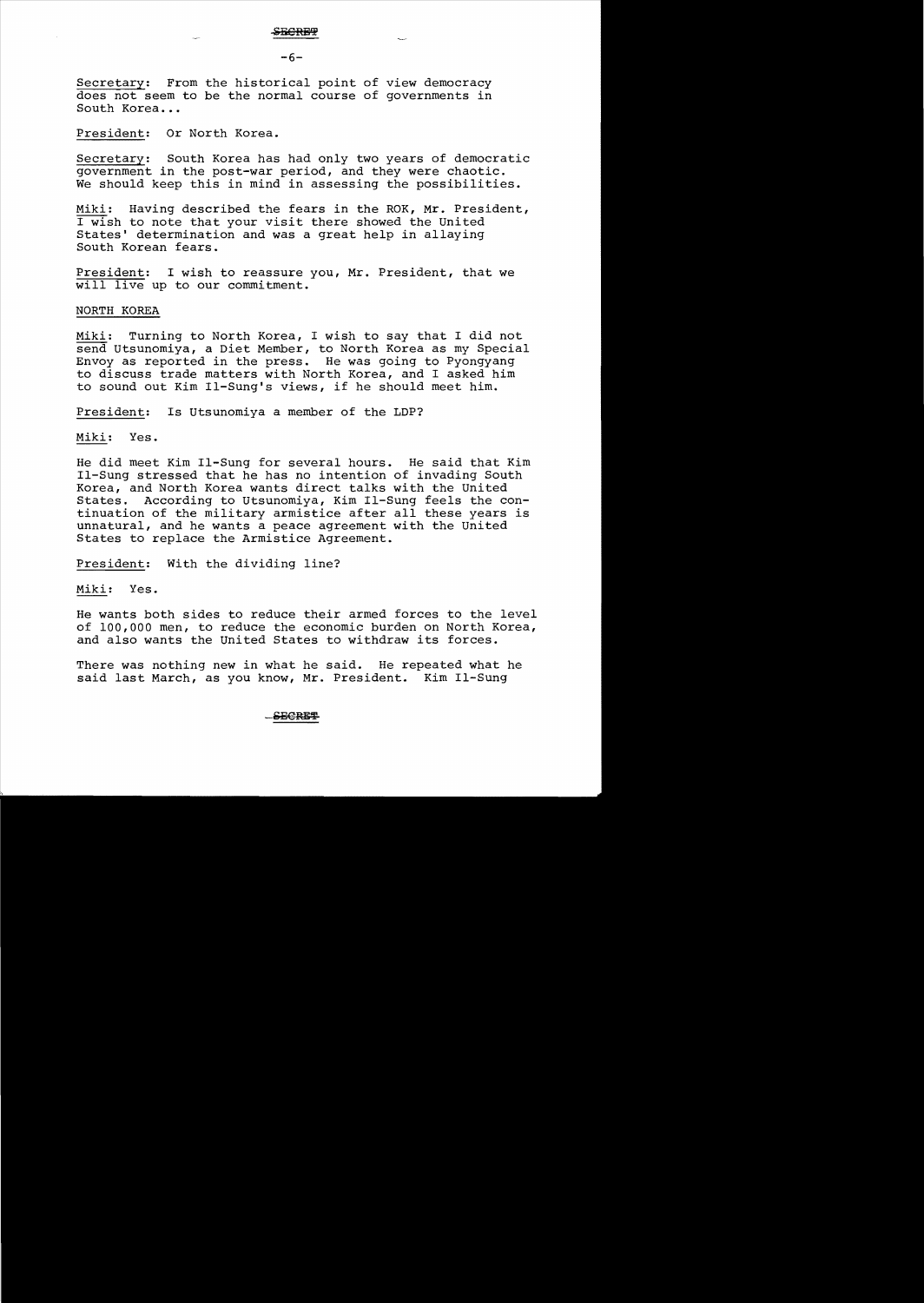$-7-$ 

repeatedly told Utsunomiya (which I don't mean to accept at face value) that he did not want war, and wanted to reduce military expenditures to concentrate on nation building.

However, I would like to ask you, Mr. President, about the feasibility of a four-power conference of the parties, North and South Korea, the United States and the PRC, to discuss the real problem of how to continue the truce after the UNC is dissolved.

President: My instinctive reaction, as you may notice, is negative. The impact would be adverse, not only in the area but in the Pacific generally. My negative reaction is intuitive, but even after study I am sure we would come to the same conclusion.

Secretary: Mr. President, we couldn't confine participation to the People's Republic but would have to include the Soviet Union because it has a common broder and a great historical interest in Korea.

Second, this would amount to a four-power guarantee, and the withdrawal of the United States forces. The ROK would interpret this as abandonment because their confidence in Soviet and Chinese guarantees is not unlimited. They would soviet and Chinese guarantees is not unlimited. They would<br>construe it as a device by which the United States would disengage and discharge its responsibility, and would lead to their collapse.

President: If I may, I would recall the problem of 1950, when a line was drawn. I thought then, and I think today, that this invited aggression by North Korea. To be pragmatic, the Chinese and Russians are closer than we are, and once we withdraw it would be almost impossible for the United States to re-enter the situation in South Korea. We United States to re-enter the situation in South Korea. have forces there now that contribute to stability, involving the security of Japan. To pull out and then try to go back would be impossible.

Secretary: If we wish to abandon Korea, this would be an elegant way.

President: It would be a disastrous way. The security of Korea is important to Japan, as well as the United States. We should keep in touch.

If I should imagine a scenario for an American withdrawal, I suppose there would be great joy among some in the United

#### **CECRET**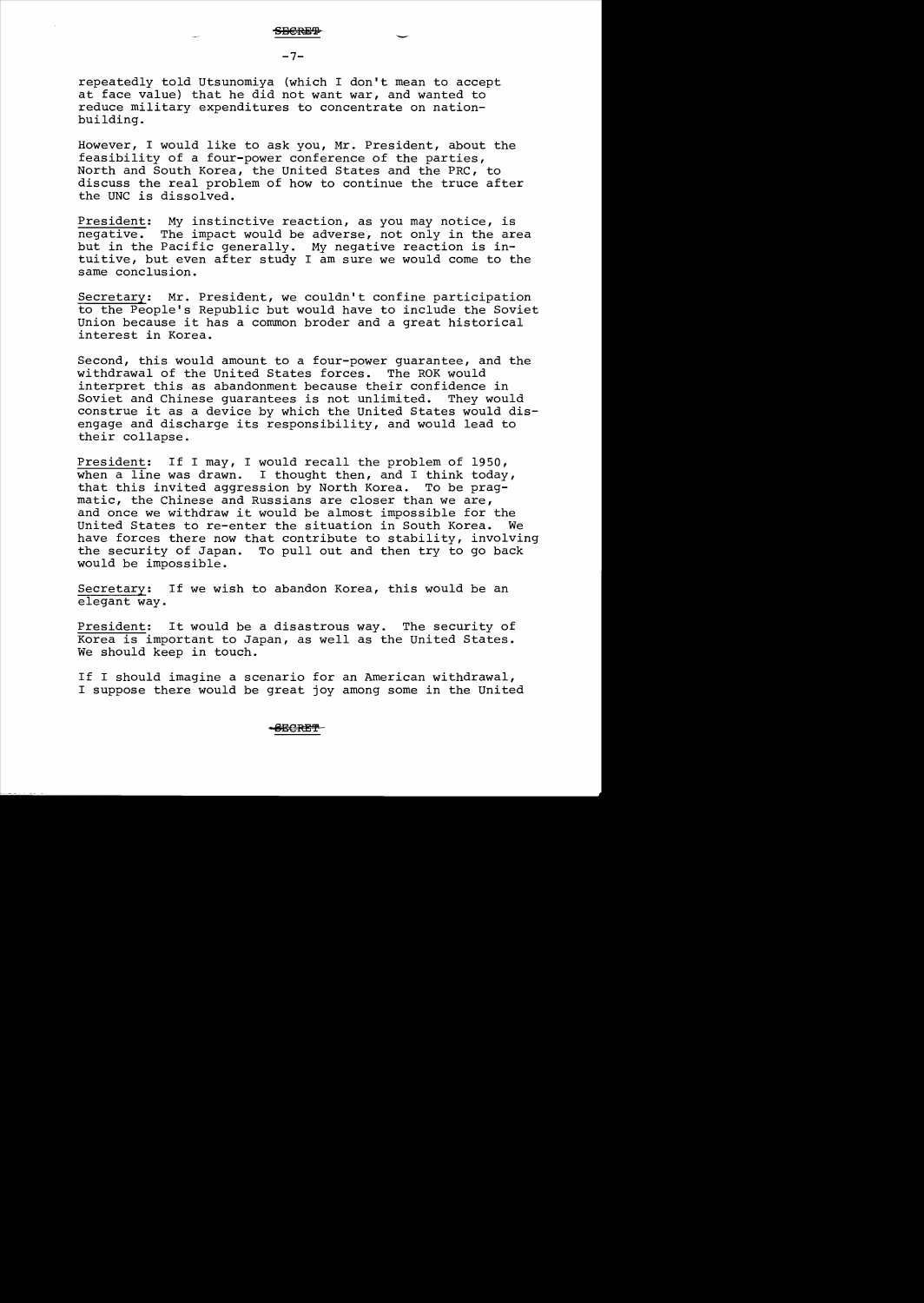$-8-$ 

States who do not understand the broad implications, or the basic aggressiveness of North Korea, or how this would weaken South Korea. The American public would never stand for the United States going back in.

ENERGY - MIDDLE EAST

Miki: Can we discuss energy?

President: I would be happy to.

Miki: Let me first review what I said at dinner last night, that Japan imports 73 percent of its oil from the Middle East.

Secretary: Does that include Iran?

Miki: Yes.

If there should be a fifth war in the Middle East, Japan's industry would likely be faced with a situation in which it For that reason, a Middle East peace settlement is absolutely vital to Japan. Any renewal of hostilities in that area would have an immediate impact on Japan's access to oil.

In this connection I wish to express my deep appreciation to the President and the Secretary of State for their continuing efforts on behalf of a peaceful settlement in the Middle East. You, Mr. President, and Mr. Secretary are the only two leaders who could possibly persuade Israel to accept a peaceful settlement. Viewed in realistic terms I feel that the step-by-step approach is the only one that offers any prospect for success. I sincerely hope you continue your efforts for which I offer my fullest support.

President: Thank you, Mr. Prime Minister. For many months now we have been spending a major share of our time on this problem. We feel that another step forward on the road to a peaceful settlement is essential. We do not preclude a settlement by the step we are now working, which is an integral part of an overall settlement. We do not draw any conclusion from the fact the parties have not yet reached a final answer between themselves.

This step relates to energy, because if there is no settlement, the possibility of war would be magnified. And if there is another war in the Middle East, oil would be embargoed, with the effects on Japan you have described, and on our own nation.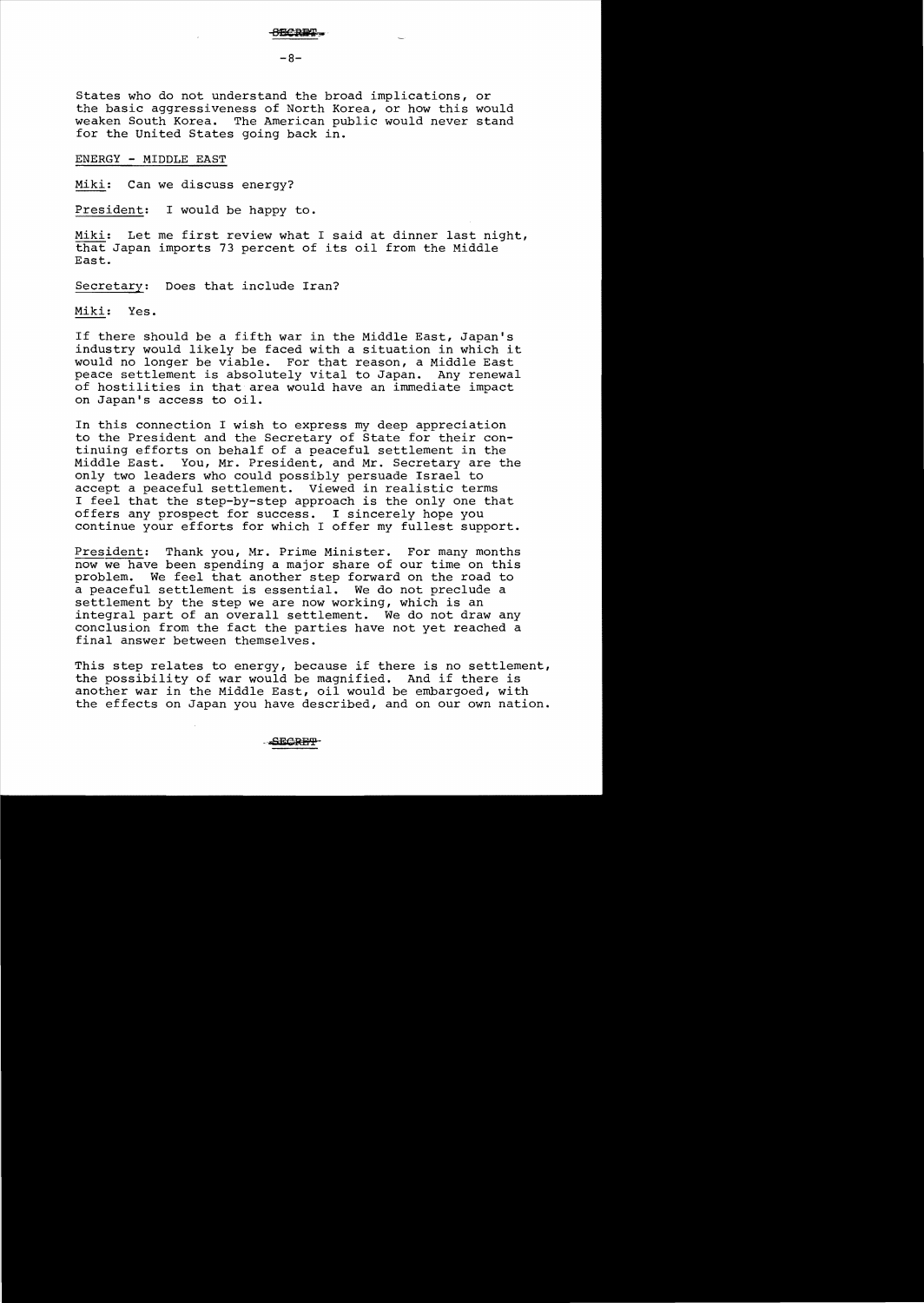Hand-in-glove with our efforts to bring Egypt and Israel together, the United States, Japan and the other consuming nations should work closely together to try to develop a firm position among the consumers, as we have to meet further with the producers. It is essential that we achieve a high degree of unanimity to work out the problems of supply and price. If we go off in five different directions, we can't help but be victimized in both supply and price.

It is essential that the consumers work out definite financial arrangements, such as the proposed safety net, and exchange areas to share research.

We must prepare to meet any contingency that may arise from ill-advised actions by the producers. Your cooperation is highly essential, including the minimum or floor price. I know questions have been raised, but as a package this is essential.

Miki: To illustrate Japan's position let me explain that the price we pay for oil has increased four times this year over last, and we expect our oil bill this year to total 23 billion dollars. Because of the vital impact on Japan of another possible price rise, we wish to continue to discuss the MSP in an international forum.

In connection with the lEA decision that all members achieve a 60-day oil stockpile by the end of 1976, let me say that Japan now has a 68-day supply on hand. We wish to achieve further increase our capacity to achieve a 90-day supply within the period decided by the lEA.

President: How does this reserve compare with September, 1973?

Miyazawa: We had 58-day supply then.

President: You're better off now by ten days.

Speaking about the Middle East, oil and energy, we are asking Egypt to do a great deal. It is essential that Egypt cooperate<br>in the final step of our step-by-step approach. If we in the final step of our step-by-step approach. succeed, it means that Egypt will have made a considerable sacrifice, for they are under great pressure from the Soviets to refinance their obligations.

It is absolutely essential that Japan participate in the 100 million dollar arrangement as part of the whole picture. We are counting on you, Mr. Prime Minister. This involves Egypt, Israel, the Middle East and oil.

#### -SBCRBT-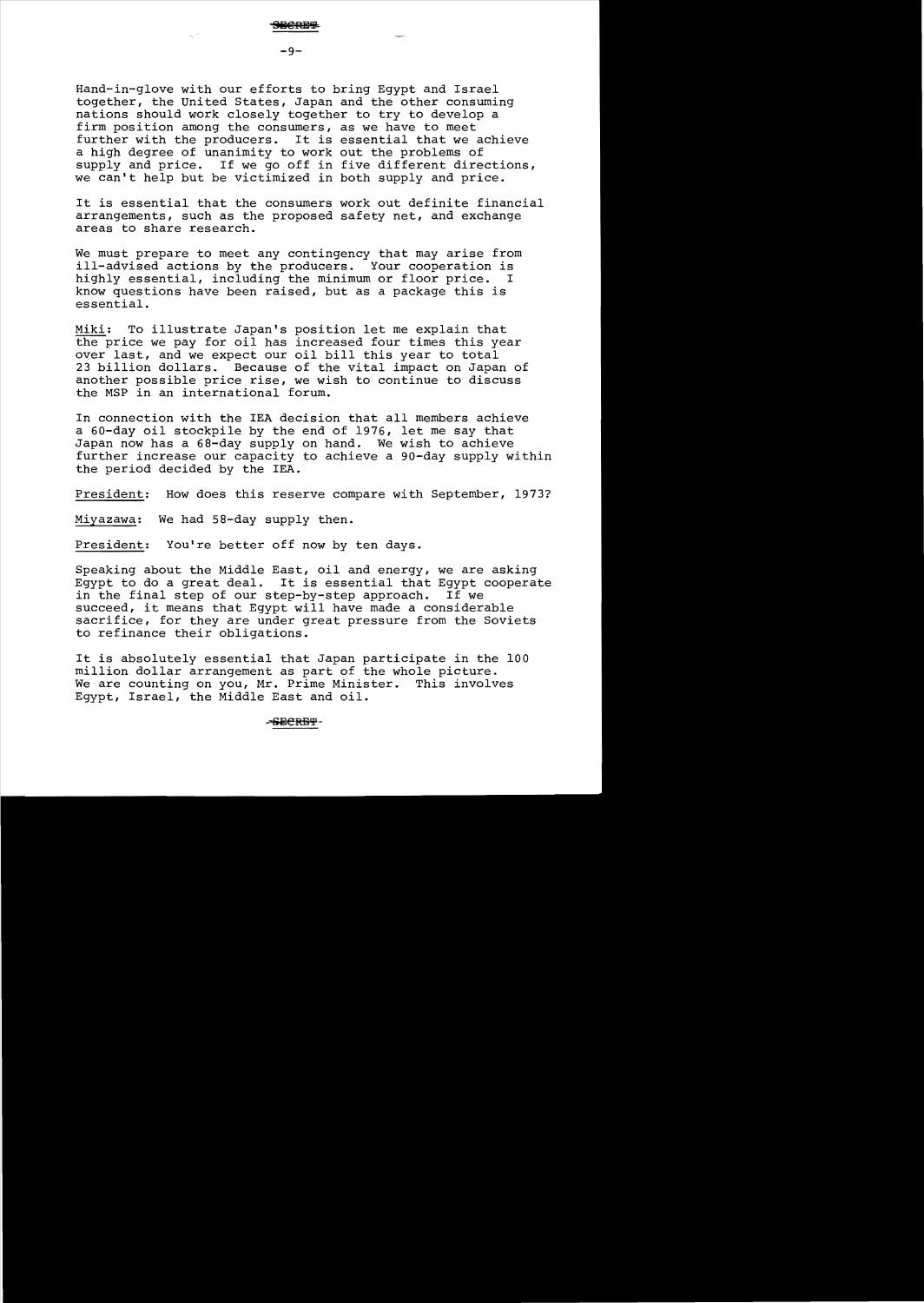Secretary: It also strengthens the moderate forces.

Miki: In regard to this matter of 100 million dollars, I think we can provide 50 million dollars in commodity aid and 50 million dollars in project aid, which we have already pledged but not yet disbursed. Egypt is eager to have the latter 50 million dollars for projects such as water supply development. We would be prepared to participate by providing 100 million dollars on the above conditions.

Secretary: I'm not sure that breakdown is precisely what Egypt needs. Originally, the 100 million dollars we discussed (before the Ministry of Finance became active) could be used to trigger 250 million dollars from Europe, but if you give only 100 million dollars that you were going to give anyway, it will only be a bookkeeping transaction. I hope we can get back to the idea the Foreign Minister and I discussed in Paris.

Miki: Japan is in severe financial straits this year, facing a deficit equivalent to 10 billion dollars. If we were to give this aid, the Overseas Economic Cooperation Fund would have to do it out of its own pocket. I would like to be able to say "yes" but we are under some constraints. As a matter of fact, the government is thinking of floating a one hundred million dollar bond issue. With the OECF out of funds we have to attach conditions, however much we might wish to say "yes ."

President: I know you understand our problems in this area. By way of thumbnail sketch we face a 60 billion dollar deficit this year at minimum, but with the actions of the Congress it may be closer to 70 billion. We have our problems too.

We must look at this from the Egyptian point of view, and you should too. They wish to free themselves from their relations with the Soviets, which would be in your benefit as well<br>as ours. But they have a practical problem. They wish to as ours. But they have a practical problem. cooperate with the United States in the situation that involves Israel, but to be very practical they need money. We and the Europeans will help Egypt, and Japan should too.

I recall talking to Prime Minister Tanaka last year about an aid commitment to South Vietnam. You don't have quite that commitment now, do you.

**SEGRET**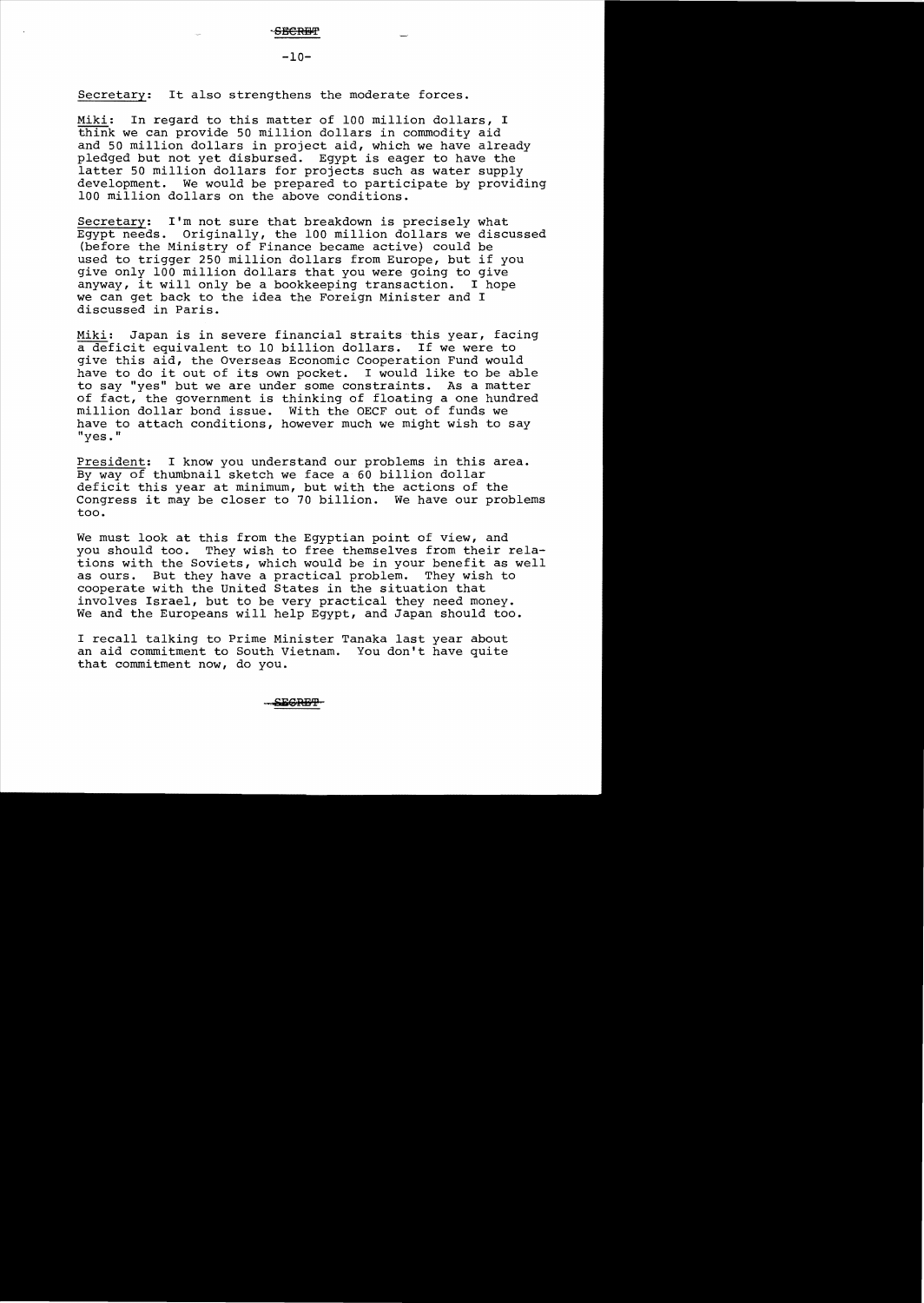Miyazawa: (To Miki) We could disburse 50 million dollars in September.

President: It would be better for you to invest in Egypt than South Vietnam.

Miki: We could try to begin disbursing 50 million dollars in commodity aid in September. Depending on economic conditions as they develop later we might be able to provide the other 50 million dollars, but letus think it over.

Miyazawa: It may be less concessional.

President: On interest and payments.

Miki: Let us give it further thought.

Secretary: If you could help Egypt on an emergency basis, it would have an impact on the other Arab countries. Fifty million dollars is relatively small because if the radicals gain the upper hand in the Middle East, you will pay a lot more for oil and in other respects.

Miki: We will give this serious thought, because we recognize the need.

President: This is a very serious matter.

#### MUTUAL DEFENSE

Miki: I believe the Secretary of Defense plans to visit Japan toward the end of August. Perhaps we could discuss our mutual security arrangements with him then. As I said in the Diet, I believe Japan and the United States should consult on the possibility of establishing greater cooperation in defense. I believe the Secretary of Defense should discuss this matter with Defense Minister Sakata. I wish to see more consultation between our defense officials. There has been too little in the past, and I wish to see our consultations expanded within the framework of our present mutual security arrangements.

President: I share your views. I know you have certain problems domestic problems in this area. I will talk to the Secretary of Defense before he goes to Japan so he will, when<br>he comes, reflect your desires as well as our interests. The he comes, reflect your desires as well as our interests.

-SECRET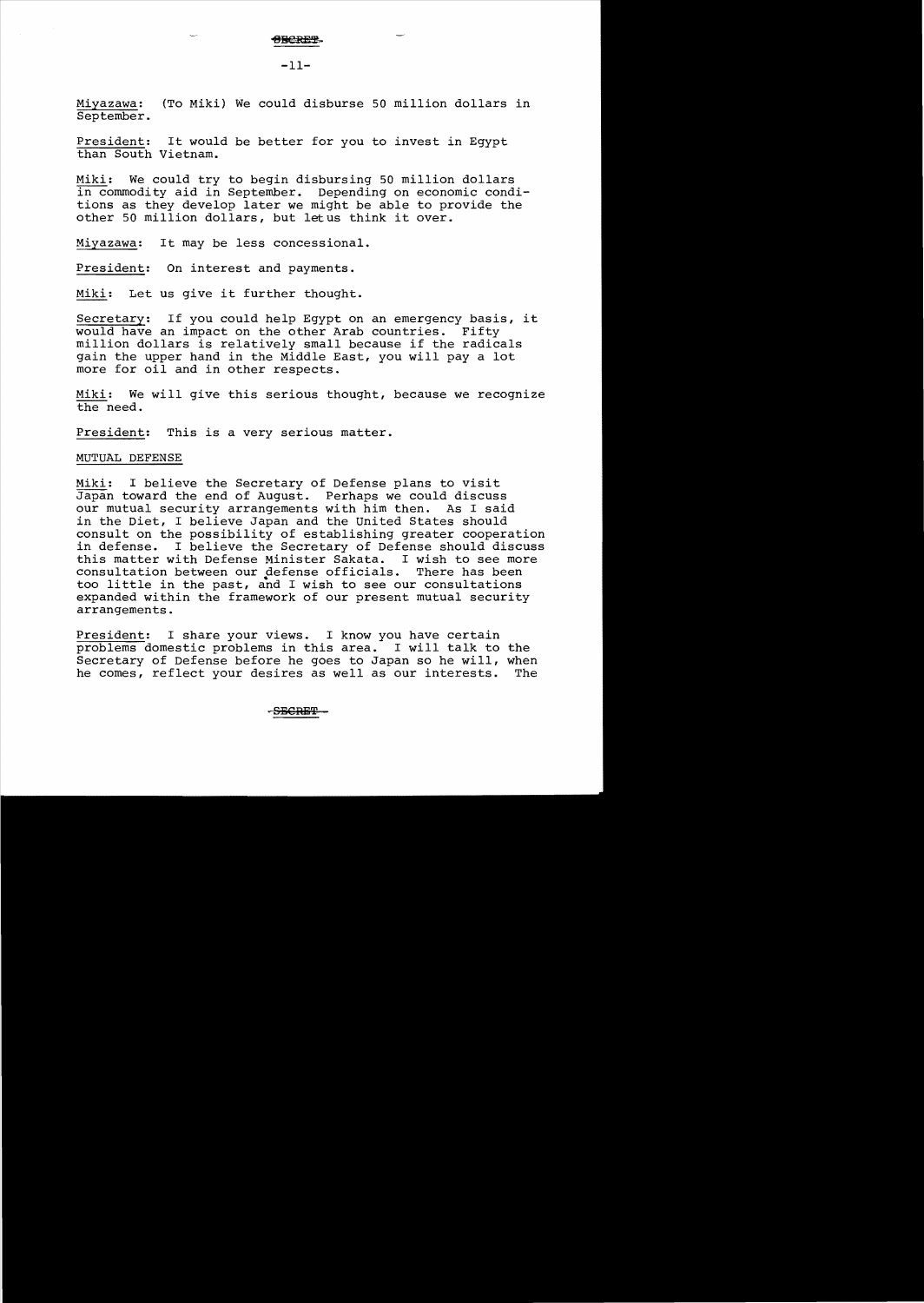opportunity he will have to consult on these matters will be of great importance to our participation and involvement in your security.

#### FOOD

Miki: We will be sending Minister of Agriculture and Forestry Shintaro Abe to Washington to discuss food matters. He will arrive August 11, and will wish to discuss food supply matters in the context of long-term contracts.

President: I would like to talk about one problem in agriculture. There is great pressure on me about your government's action to exclude American lemons (because of the fungicide we use).

Miki: This decision is under review, I understand, by the Food Hygiene Commission.

President: I would appreciate your cooperation in this matter. Our lemon growers are putting on a lot of pressure through the Congress, and whatever you do would have an impact there.

CONCLUDING REMARKS - PRESS

Miki: Within the time available I believe I have been able to raise the points of major interest to me, Mr. President...

Secretary: What should we say to the press?

Miki: (To Yasukawa and Yoshino) What do you think?

I would wish to say this has been an epoch-making Japan-US summit, which has further advanced Japan-US relations.

Yasukawa: Speaking in terms of a negative list I don't think we should mention discussing economic assistance to Egypt.

Secretary: I don't think we should mention the Four-Power Conference on Korea.

Yasukawa: We told the press yesterday that we discussed Korea. There's no need to say we discussed it again today.

President: You and I have developed a good personal rapport, Mr. Prime Minister, and we could say this will extend to the relations between the Foreign Minister and Secretary of State, and the Defense Minister and Secretary of Defense. We will remain in close contact, and will be constructive in our talks

 $SECDFP$